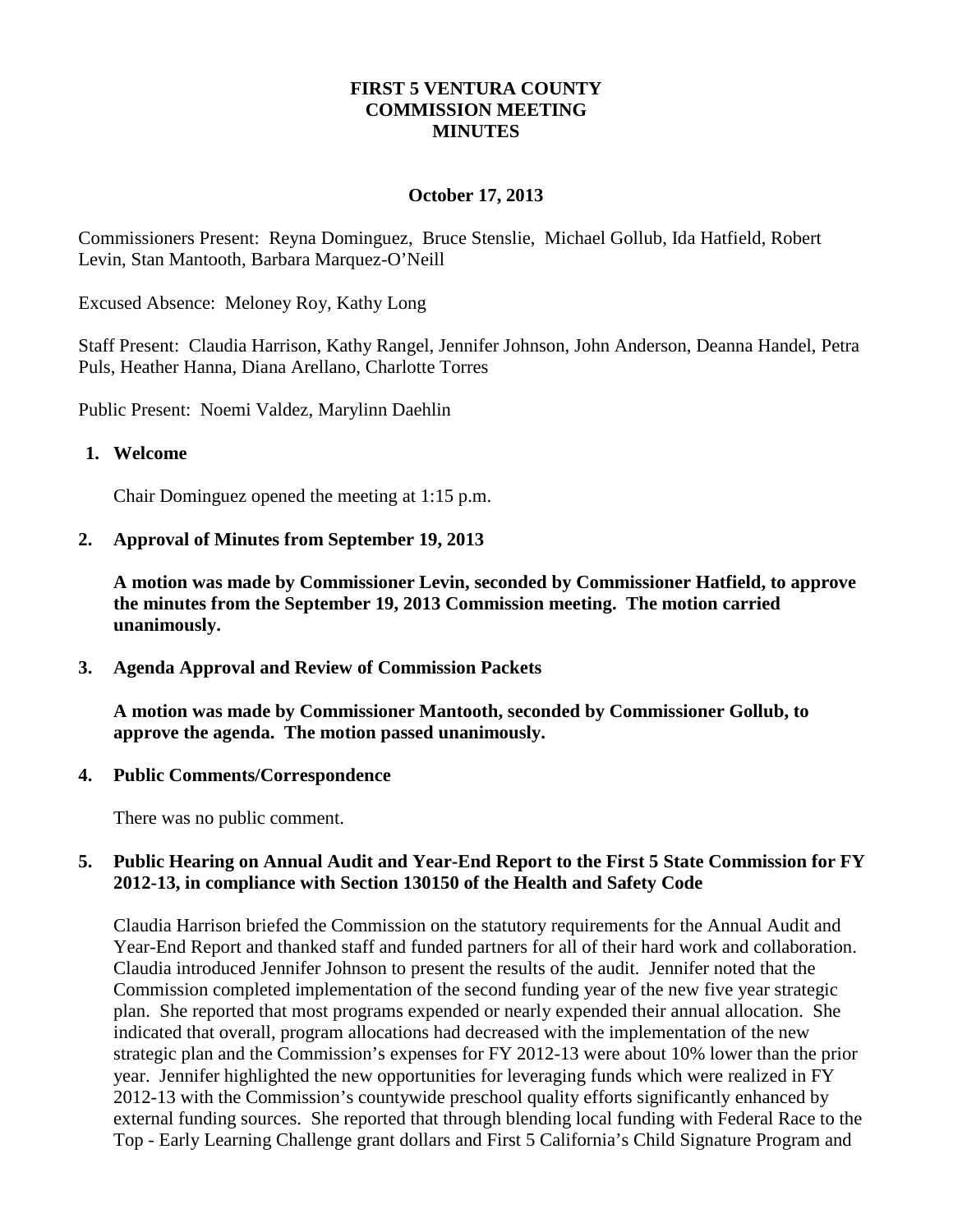First 5 Ventura County Minutes – October 17, 2013 Page 2

> CARES matching funds, it is estimated that the Commission will receive over \$4.8 million in federal and state grant revenue for preschool quality efforts over a 4 year period. She also commented on receiving enhanced funding to expand obesity prevention strategies, for the Commission's multifaceted obesity prevention project through partnerships focused on promoting nutrition and physical activity and increasing breastfeeding rates.

> She reviewed the Commission's update to the financial plan for FY 2012-13 that increased the allocation for the Neighborhood for Learning initiative, stabilized funding for regional health professionals, restored preschool expansion funding at \$300,000 annually, and retained a Community Investment Loan Fund of \$1.3 million. She reported that there was one active loan that was issued in the prior year for \$175,000 for facility improvements and equipment to expand child care slots in the City of Fillmore noting the loan is in good standing with payments received as scheduled. Jennifer reported that the Commission received \$7.9 in tobacco tax revenues, a decrease of \$262,000, or 3% compared to the prior fiscal year. She explained the decrease is offset for Ventura County by a slightly higher percent distribution of statewide births contributing to somewhat higher Proposition 10 revenues for FY 2012-13 than budgeted. She noted that administrative expense was 4.6% of the operating expenses, well under the established target of 5.5% of operating costs.

> Jennifer reported that the auditors issued an unqualified opinion, commonly referred to as a "clean" opinion, on the General Audit of the Financial Statements and the report on Internal Controls. The auditors also issued a clean opinion on the Expanded Audit. She reviewed the comments from the auditor on the duties and the challenges of having a small organization.

Commissioner Stenslie noted that the auditors praised staff's work during the conversation held with the Auditors and the Administration and Finance Committee when staff is not present.

Petra Puls provided an overview of the Annual Report to the State and walked the Commission through the report components along with highlights from each section. She reviewed the demographic worksheets which summarize the participants served for each of the outcome areas. She highlighted several areas with significant gains such as Resource & Referrals, Health Access (HOPE), Oral Health, and the 4 P's Plus program.

Petra highlighted the most compelling outcomes, mentioning that in the Kit for New Parents program, several new partnerships have been forged and that our obesity prevention/breastfeeding programs also distribute the kit in the hospital alongside our new breastfeeding support bags. She reviewed the work on the 5 Protective Factors integration with local NfLs. She commented on the local quality efforts for preschool, various strategies in preventing childhood obesity and oral health. She discussed multi-faceted approaches in the area of breastfeeding and comprehensive developmental screening efforts in various settings. Petra concluded her overview with a narrative summary of the evaluation approach, data collection methods, and evaluation frameworks.

Commissioner Mantooth commented that the report is helpful to reflect back on all the great milestones we as a Commission have achieved. Commissioner Gollub reminded staff to continuously put an emphasis towards conceptualizing *prenatal* to 5 instead of referring back to *0-5*. Commissioner Stenslie commented that representation of Native Americans in the demographic reports are still incredibly low. Staff responded that they will look into the data and representation of Native Americans.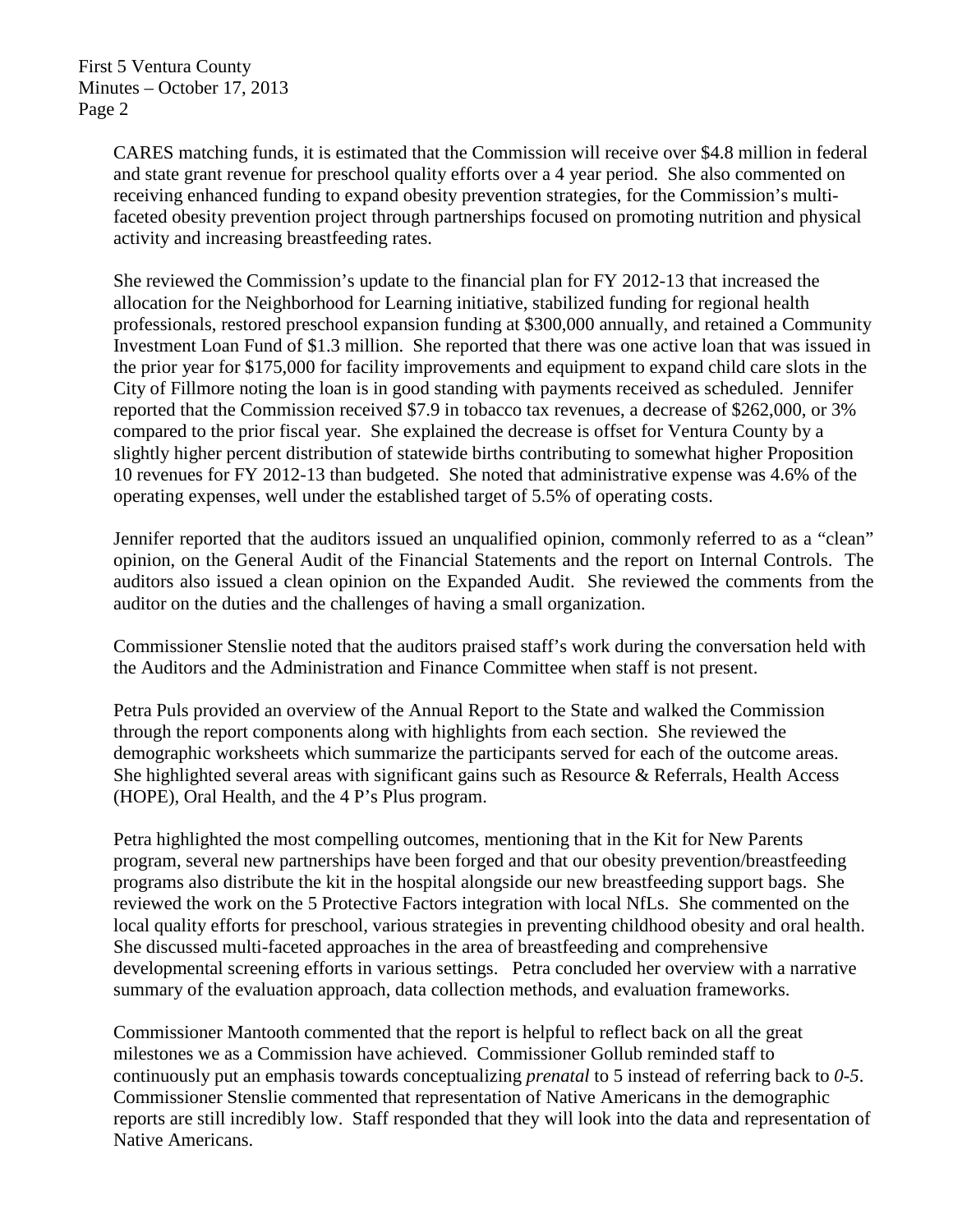First 5 Ventura County Minutes – October 17, 2013 Page 3

Chair Dominguez opened up the meeting for public comments.

There were no comments from the public.

Chair Dominguez closed the public hearing.

**A motion was made by Commissioner Hatfield, seconded by Commissioner Mantooth, to receive and file the Annual Audit and the Year-End Report to the First 5 State Commission for FY 2012-13, in compliance with Section 130150 of the Health and Safety Code. The motion passed unanimously.**

# **CONSENT AGENDA**

**6. Receive and File the First 5 Ventura County Financial Reports as of August 31, 2013**

**A motion was made by Commissioner Gollub, seconded by Commissioner Stenslie, to approve the consent agenda. The motion passed unanimously.**

# **REGULAR AGENDA**

## **7. Report of Committees**

# **a. Administration and Finance Committee**

(1.) Progress Report

Commissioner Stenslie reported on the program spending level analysis reviewed by the Administration and Finance Committee. He noted that most programs had spending levels over 95% and several are at 100%. He added that there are only a few programs lower than 95%, due to ramp-up of new program strategies & staff vacancies. He reported that approximately \$500,000 of unspent program funds from FY 2012-13 were carried forward to FY 2013-14 to complete certain programs/activities and that any remaining unspent funds have been released into the Commission's Operating Fund for services in the current funding cycle. He concluded his report with an update of recruitment efforts for new committee members.

## **8. Election of new officers to be seated in January**

Chair Dominguez opened up the meeting for nominations.

Commissioner Hatfield nominated Commissioner Dominguez, seconded by Commissioner Mantooth, for Chair of the Commission.

Commissioner Dominguez nominated Commissioner Stenslie, seconded by Commissioner Levin, for Vice Chair of the Commission.

Chair Dominguez closed the nominations.